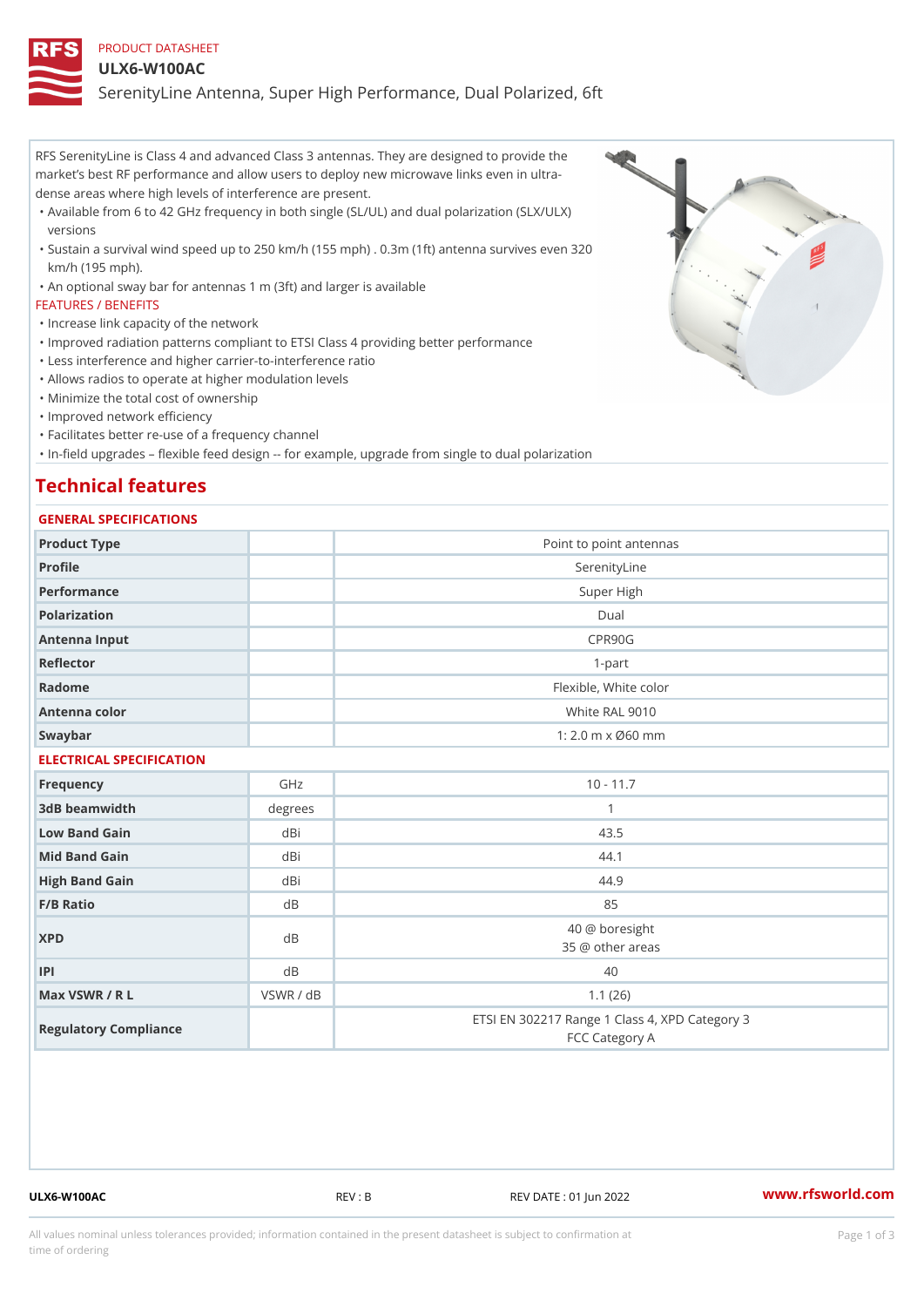# PRODUCT DATASHEET

### ULX6-W100AC

SerenityLine Antenna, Super High Performance, Dual Polarized, 6ft

| Diameter                           | ft $(m)$     | 6(1.8)                                            |
|------------------------------------|--------------|---------------------------------------------------|
| Elevation Adjustment               | degrees      | ± 5                                               |
| Azimuth Adjustment                 | degrees      | ± 5                                               |
| Polarization Adjustment            | degree       | ± 5                                               |
| Mounting Pipe Diameter<br>minimaum | $mm$ (in)    | 114(4.5)                                          |
| Mounting Pipe Diameter<br>maximum  | $mm$ (in)    | 114(4.5)                                          |
| Survival Windspeed                 | $km/h$ (mph) | 200 (125)                                         |
| Operational Windspeed              | $km/h$ (mph) | 190 (118)                                         |
| Approximate Weight                 | kg (lb)      | 110(242)                                          |
| <b>STRUCTURE</b>                   |              |                                                   |
| Radome Material                    |              | PVC coated fabric                                 |
| OTHER ACCESSORIES                  |              |                                                   |
| optional Swaybar                   |              | 1: SMA-SK-60-2000A (2.0 m x Ø60 mm)               |
| Further Accessories                |              | SMA-SKO-UNIVERSAL-L : Universal sway bar fixation |

#### MOUNT OUTLINE

| Dimension_A                       | m m<br>(i n) | 2000 (79)   |
|-----------------------------------|--------------|-------------|
| Dimension B                       | m m<br>(in)  | 1495 (58.9) |
| Dimension_C                       | m m<br>(i n) | 364 (14.3)  |
| Dim D-<br>$114mm(4.5_{ir})$ $Rip$ | m m          | 175(6.9)    |
| Dimension E                       | m m<br>(i n) | 283(11.1)   |
| Dimension F                       | m m<br>(in)  | 590 (23.2)  |
| Dimension G                       | m m<br>(in)  | 306 (12)    |

ULX6-W100AC REV : B REV DATE : 01 Jun 2022 [www.](https://www.rfsworld.com)rfsworld.com

All values nominal unless tolerances provided; information contained in the present datasheet is subject to Pcapgelio an atio time of ordering